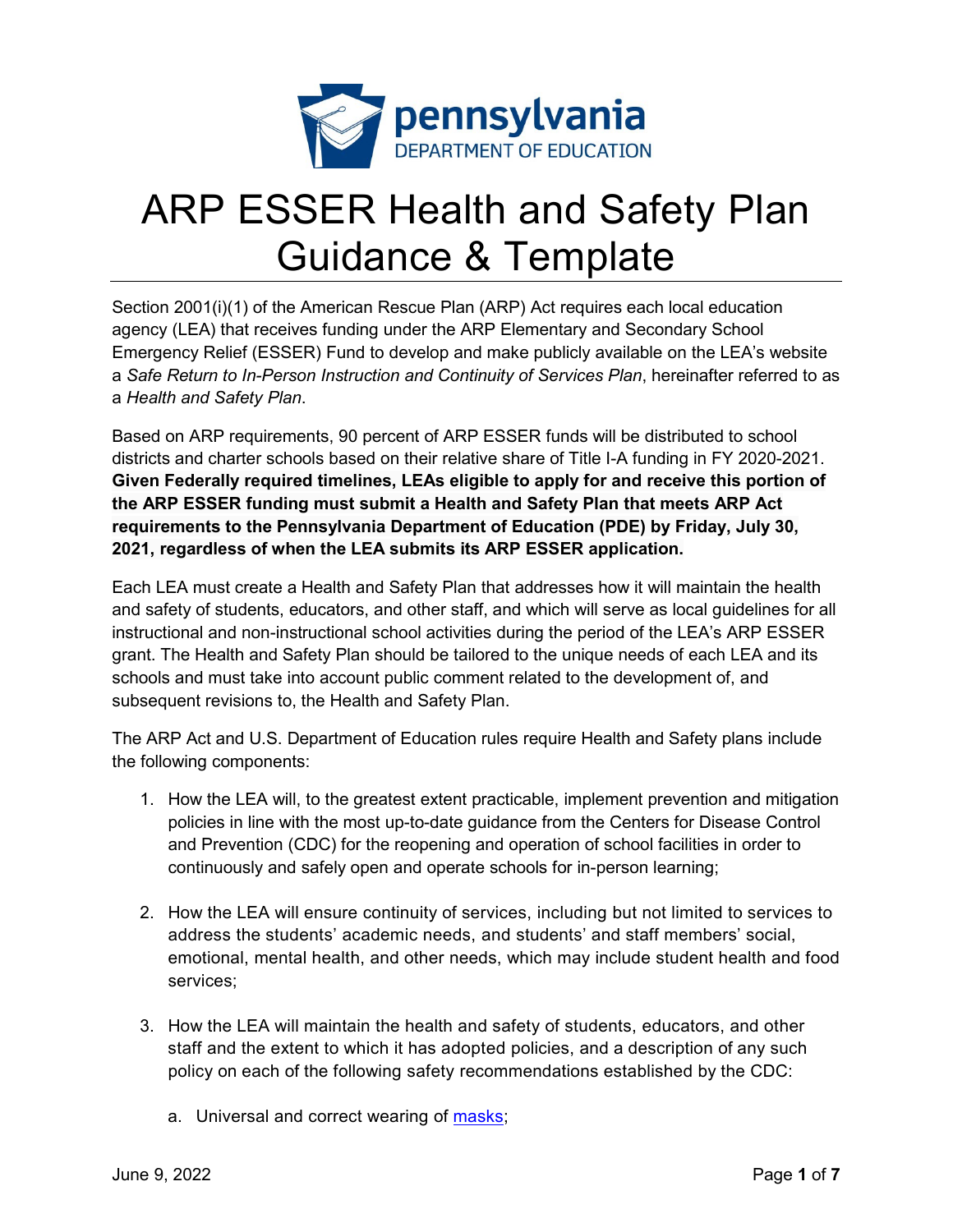- b. Modifying facilities to allow for [physical distancing](https://www.cdc.gov/coronavirus/2019-ncov/prevent-getting-sick/social-distancing.html) (e.g., use of cohorts/podding);
- c. [Handwashing and respiratory etiquette;](https://www.cdc.gov/handwashing/when-how-handwashing.html)
- d. [Cleaning](https://www.cdc.gov/coronavirus/2019-ncov/community/clean-disinfect/index.html) and maintaining healthy facilities, including improving [ventilation;](https://www.cdc.gov/coronavirus/2019-ncov/community/schools-childcare/ventilation.html)
- e. [Contact tracing](https://www.cdc.gov/coronavirus/2019-ncov/php/contact-tracing/contact-tracing-resources.html?CDC_AA_refVal=https%3A%2F%2Fwww.cdc.gov%2Fcoronavirus%2F2019-ncov%2Fphp%2Fopen-america%2Fcontact-tracing-resources.html) in combination with [isolation](https://www.cdc.gov/coronavirus/2019-ncov/if-you-are-sick/isolation.html) and [quarantine,](https://www.cdc.gov/coronavirus/2019-ncov/if-you-are-sick/quarantine.html) in collaboration with State and local health departments;
- f. [Diagnostic](https://www.cdc.gov/coronavirus/2019-ncov/lab/pooling-procedures.html) and screening testing;
- g. Efforts to provide COVID-19 [vaccinations to school communities;](https://www.cdc.gov/coronavirus/2019-ncov/vaccines/toolkits/schools-childcare.html)
- h. Appropriate accommodations for children with disabilities with respect to health and safety policies; and
- i. Coordination with state and local health officials.

The LEA's Health and Safety Plan must be approved by its governing body and posted on the LEA's publicly available website by July 30, 2021.\* The ARP Act requires LEAs to post their Health and Safety Plans online in a language that parents/caregivers can understand, or, if it is not practicable to provide written translations to an individual with limited English proficiency, be orally translated. The plan also must be provided in an alternative format accessible, upon request, by a parent who is an individual with a disability as defined by the Americans with Disabilities Act.

Each LEA will upload in the eGrants system its updated Health and Safety Plan and webpage URL where the plan is located on the LEA's publicly available website.

The ARP Act requires LEAs to review their Health and Safety Plans at least every six months during the period of the LEA's ARP ESSER grant. LEAs also must review and update their plans whenever there are significant changes to the CDC recommendations for K-12 schools. Like the development of the plan, all revisions must be informed by community input and reviewed and approved by the governing body prior to posting on the LEA's publicly available website.

LEAs may use the template to revise their current Health and Safety Plans to meet ARP requirements and ensure all stakeholders are fully informed of the LEA's plan to safely resume instructional and non-instructional school activities, including in-person learning, for the current school year. An LEA may use a different plan template or format provided it includes all the elements required by the ARP Act, as listed above.

\* The July 30 deadline applies only to school districts and charter schools that received federal Title I-A funds in FY 2020-2021 and intend to apply for and receive ARP ESSER funding.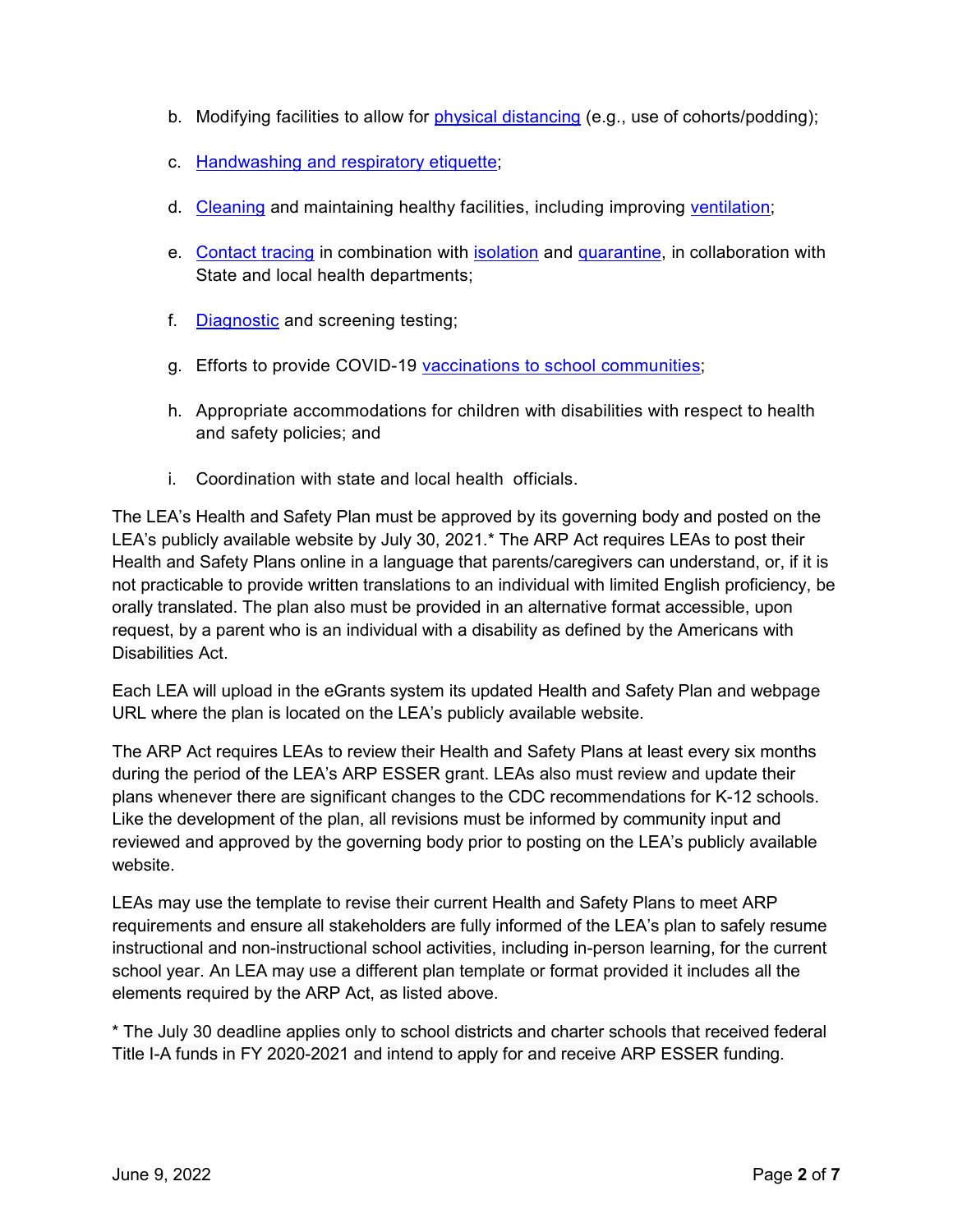## **Additional Resources**

LEAs are advised to review the following resources when developing their Health and Safety Plans:

- [CDC K-12 School Operational Strategy](https://www.cdc.gov/coronavirus/2019-ncov/community/schools-childcare/operation-strategy.html?CDC_AA_refVal=https%3A%2F%2Fwww.cdc.gov%2Fcoronavirus%2F2019-ncov%2Fcommunity%2Fschools-childcare%2Fschools.html)
- [PDE Resources for School Communities During COVID-19](https://www.education.pa.gov/Schools/safeschools/emergencyplanning/COVID-19/Pages/default.aspx)
- [PDE Roadmap for Education Leaders](https://www.education.pa.gov/Schools/safeschools/emergencyplanning/COVID-19/SchoolReopeningGuidance/ReopeningPreKto12/CreatingEquitableSchoolSystems/Pages/default.aspx)
- [PDE Accelerated Learning Thorough an Integrated System of Support](https://www.education.pa.gov/Schools/safeschools/emergencyplanning/COVID-19/SchoolReopeningGuidance/ReopeningPreKto12/CreatingEquitableSchoolSystems/AcceleratedLearning/Pages/default.aspx)
- [PA Department of Health COVID-19 in Pennsylvania](https://www.health.pa.gov/topics/disease/coronavirus/Pages/Coronavirus.aspx)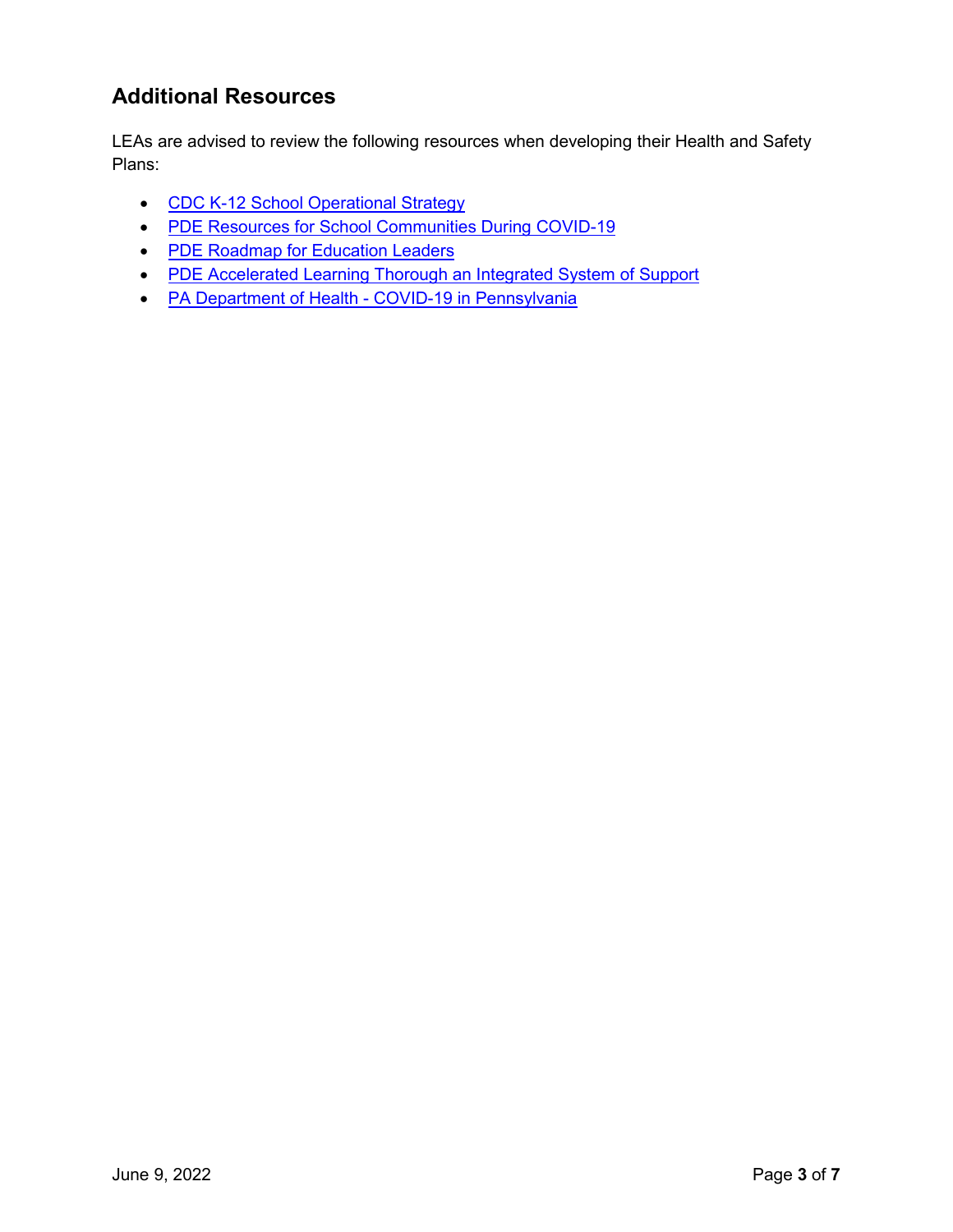## **Health and Safety Plan Summary: Tuscarora Intermediate Unit 11**

**Initial Effective Date: June 11, 2021 Date of Review: December 9, 2021 Date of Last Revision: December 9, 2021 Date of Last Review: June 9, 2022**

1. How will the LEA, to the greatest extent practicable, support prevention and mitigation policies in line with the most up-to-date guidance from the CDC for the reopening and operation of school facilities in order to continuously and safely open and operate schools for in-person learning?

All IU activities and decisions will be informed by the PA DOH, PDE, and our partner districts & agencies. Depending upon the public health conditions in any county within the Commonwealth, there could be additional actions, orders, or guidance provided by the Pennsylvania Department of Education (PDE) and/or the Pennsylvania Department of Health (DOH). The IU will practice and support prevention and mitigation efforts in response to the changing conditions.

The IU is prepared to practice prevention and mitigation strategies along a continuum of most to least restrictive strategies in response to the changing conditions of the Pandemic.

In addition to practicing standard preventative measures such as handwashing, cleaning practices, and the option of PPE, the IU will continue to encourage the vaccination of students and staff. The IU will continue to practice standard mitigation efforts to include reducing close contact when feasible.

As long as there are cases of COVID-19 in the community, there are no strategies that can completely eliminate transmission risk within a school population.

2. How will the LEA ensure continuity of services, including but not limited to services to address the students' academic needs, and students' and staff members' social, emotional, mental health, and other needs, which may include student health and food services?

Understanding that many scenarios may require a fluid transition between remote, blended and face to face options, TIU 11 has developed a Temporary Provision of Instruction that allows for ease of transition in learning from face-to-face, to blended approaches, to complete remote instruction. Within programs, teachers will work together to create a parallel learning system that highlights authentic learning experiences both in and out of the classroom. Teachers will create both synchronous and asynchronous experiences as students transition between face-to-face instruction, hybrid and remote learning. Teachers will provide direct instruction, guided support, one-on-one feedback, assessments, progress monitoring and therapies through a variety of in-person and digital tools.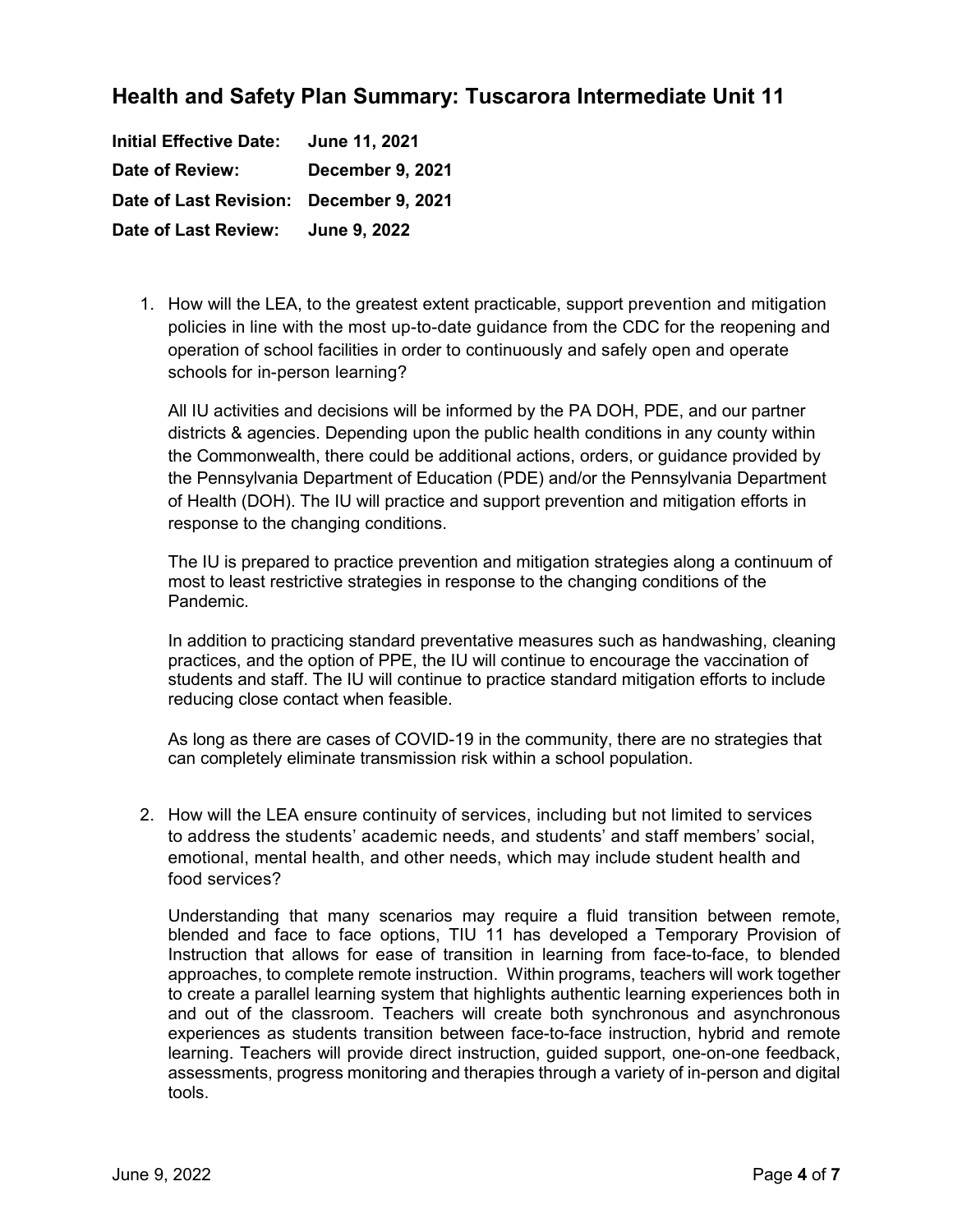TIU 11's Temporary Provision of Emergency Instruction plan considers the needs of diverse learners and families across unique programs. The plan provides options to engage learners from Pre-K to 12 which is in alignment to the instructional time provisions with the use of virtual learning options, distribution of materials/printed resources, and oneto-one conferencing. Options for individual, small group, and large group instruction in synchronous or asynchronous means were also considered. Additional considerations for special education supports, English Learner supports, and Gifted Education will be integrated in partnership with the families and districts.

Instructional delivery will occur through the use of Zoom, live streaming, Seesaw, and Google Classrooms. The students will be using these platforms for blended instruction during onsite instruction as well, so there will be familiarity. Devices will be provided by the student's home district or the IU. For families without internet access, offline instructional materials will be provided and synchronous sessions will occur via phone conference.

As the circumstances evolve, TIU 11 will continue to work with partner school districts and agencies to adapt service delivery to meet the dynamic needs of families, students, and communities. Changes will be reviewed by the administration case-by-case. Attendance will be taken in school for all face-to-face learning days. On remote learning days, verification and completion of assignments will be counted as attendance and to track instructional hours. Students should complete work each day listed in the academic calendar, regardless of weather delays or closures.

3. Use the table below to explain how the LEA will maintain the health and safety of students, educators, and other staff and the extent to which it has adopted policies, and a description of any such policy on each of the following safety recommendations established by the CDC.

| <b>ARP ESSER Requirement</b>                                                                       | <b>Strategies, Policies, and Procedures</b>                                                                                                                                                                                                                                                                                                                                                         |  |
|----------------------------------------------------------------------------------------------------|-----------------------------------------------------------------------------------------------------------------------------------------------------------------------------------------------------------------------------------------------------------------------------------------------------------------------------------------------------------------------------------------------------|--|
| a. Universal and correct wearing of masks;                                                         | Communicate effective face<br>0<br>covering practices to all students<br>and staff.<br>Follow any current face covering<br>$\Box$<br>requirements established by the<br>PA DOH and PDE.<br>Classroom based IU programs will<br>$\Box$<br>follow the guidance set forth by<br>the host district or agency.<br>All implementation strategies will<br>0<br>adhere to the student's IEP or 504<br>Plan. |  |
| b. Modifying facilities to allow for <i>physical</i><br>distancing (e.g., use of cohorts/podding); | Follow the current CDC, PA DOH,<br>α<br>and PDE guidelines for physical<br>distancing. Classroom-based IU<br>programs will follow the guidance<br>set forth by the host district or<br>agency.<br>All implementation strategies will<br>$\Box$<br>adhere to the student's IEP or 504<br>Plan.                                                                                                       |  |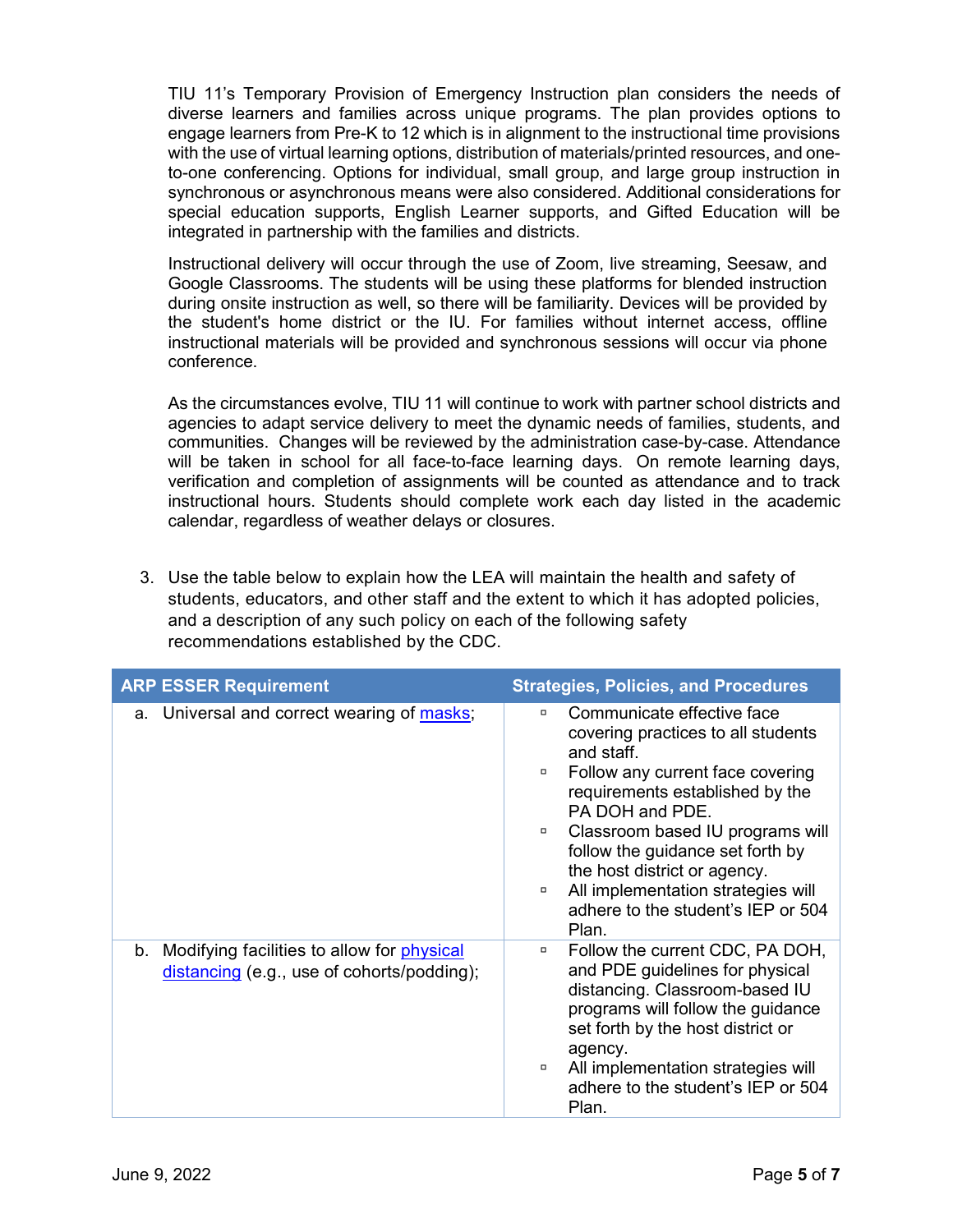| <b>ARP ESSER Requirement</b> |                                                                                                                                      | <b>Strategies, Policies, and Procedures</b> |                                                                                                                                                                                                                                                                                                                           |
|------------------------------|--------------------------------------------------------------------------------------------------------------------------------------|---------------------------------------------|---------------------------------------------------------------------------------------------------------------------------------------------------------------------------------------------------------------------------------------------------------------------------------------------------------------------------|
|                              |                                                                                                                                      | α<br>$\Box$                                 | When feasible, reduce<br>opportunities for close contact<br>Provide standard PPE for all staff<br>and students upon request.                                                                                                                                                                                              |
| c.                           | Handwashing and respiratory etiquette;                                                                                               | α<br>$\Box$<br>$\Box$                       | Follow the current CDC, PA DOH,<br>and PDE guidelines for<br>handwashing and respiratory<br>etiquette.<br>Classroom-based IU programs will<br>follow the guidance set forth by<br>the host district or agency.<br>Signage will continue to be posted<br>to remind students and staff of<br>proper handwashing techniques. |
|                              | d. Cleaning and maintaining healthy<br>facilities, including improving ventilation;                                                  | α<br>α                                      | Follow the current CDC, PA DOH,<br>and PDE guidelines for cleaning<br>and ventilation.<br>Classroom-based IU programs will<br>follow the guidance set forth by<br>the host district or agency.                                                                                                                            |
| е.                           | Contact tracing in combination with<br>isolation and quarantine, in collaboration<br>with the State and local health<br>departments; | α<br>α                                      | Follow the current CDC, PA DOH,<br>and PDE guidelines for contact<br>tracing, isolation, and quarantine.<br>Classroom-based IU programs will<br>follow the guidance set forth by<br>the host district or agency.                                                                                                          |
| f.                           | Diagnostic and screening testing;                                                                                                    | $\Box$                                      | Follow any current diagnostic<br>testing and screening procedures<br>required of LEAs by the PA DOH<br>or PDE.                                                                                                                                                                                                            |
| g.                           | Efforts to provide vaccinations to school<br>communities;                                                                            | $\Box$                                      | Follow any current vaccination<br>requirements for LEAs by PA<br>DOH or PDE.                                                                                                                                                                                                                                              |
|                              | h. Appropriate accommodations for<br>students with disabilities with respect to<br>health and safety policies; and                   |                                             | Follow all IEP and 504<br>accommodations as documented.                                                                                                                                                                                                                                                                   |
| i.                           | Coordination with state and local health<br>officials.                                                                               | $\Box$                                      | Maintain existing partnerships with<br>local and state PA DOH, PDE,<br>and emergency management.<br>Refer to PA DOH as needed for<br>guidance on responding to COVID<br>situations.                                                                                                                                       |